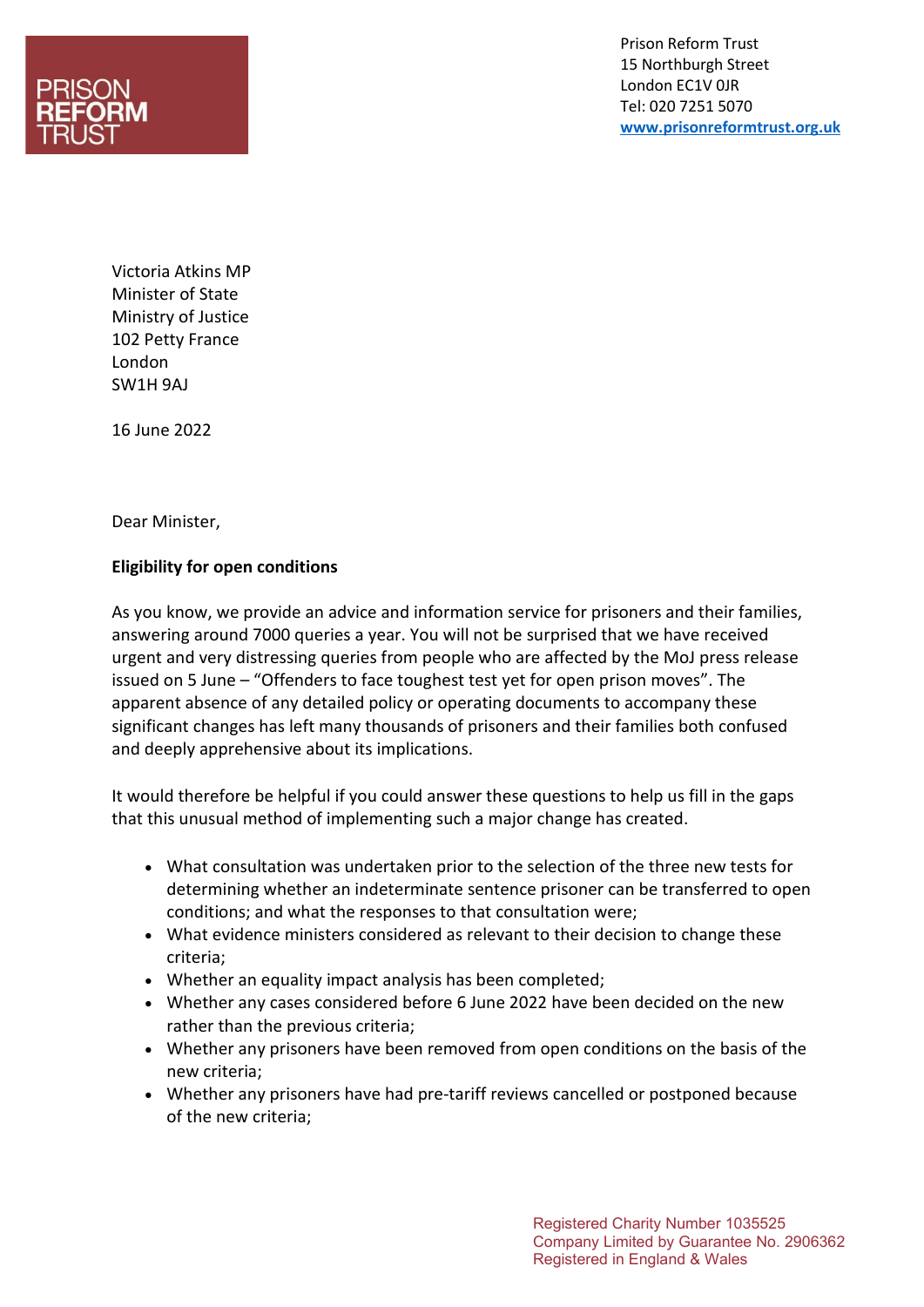

Prison Reform Trust 15 Northburgh Street London EC1V 0JR Tel: 020 7251 5070 **[www.prisonreformtrust.org.uk](http://www.prisonreformtrust.org.uk/)**

- What guidance about the new criteria has been issued to:
	- o Prison staff
	- o Probation staff
	- $\circ$  Specialist report writers, including psychologists
	- o The Parole Board
	- o Civil servants charged with advising ministers on individual cases affected by the change
	- o Prisoners
	- o Prisoners' families
- Whether indeterminate sentence prisoners already in open conditions are to have their cases re-assessed under the new criteria;
- Whether prisoners who meet the criteria of low risk of abscond will be denied the opportunity to benefit from open conditions on the grounds that it is considered as beneficial rather than essential to their resettlement;
- Whether allocation decisions for any other categories of prisoner will be affected by these new criteria, now or in the future;
- Which minister will be charged with undertaking the scrutiny required by the new procedure;
- What criteria will determine which cases are personally considered by that minister;
- What documentation the minister will receive and consider in order to reach a decision in the cases they decide personally**;**
- What evidence officials and the minister will take into account in considering the risk to public confidence element of the new criteria;
- What training officials charged with advising the minister in these cases will receive in risk assessment;
- What specialist opinion, if any, will be made available to officials and the responsible minister;
- What performance measures will be applied to the process of consideration by officials and the minister in terms of timeliness in particular;
- Whether officials and the minister will be required to give detailed reasons for their decisions;
- Whether those decisions will be subject to any form of appeal, whether by the prisoner or others, including the victims of the prisoner's offending;
- Whether the decision-making process will be open to any form of public scrutiny, in line with the government's approach the parole process more generally;
- Whether the Secretary of State will provide the Parole Board with a view on suitability for progression to open conditions at the original consideration of the case;
- What estimate has been made of the consequences of these changes for:
	- $\circ$  the casework capacity within the ministry to provide advice
	- $\circ$  the progression of ISPs and the consequential impact on prison capacity
	- o the safety of ISPs affected by the changes
	- $\circ$  the occupancy and future use of open prisons